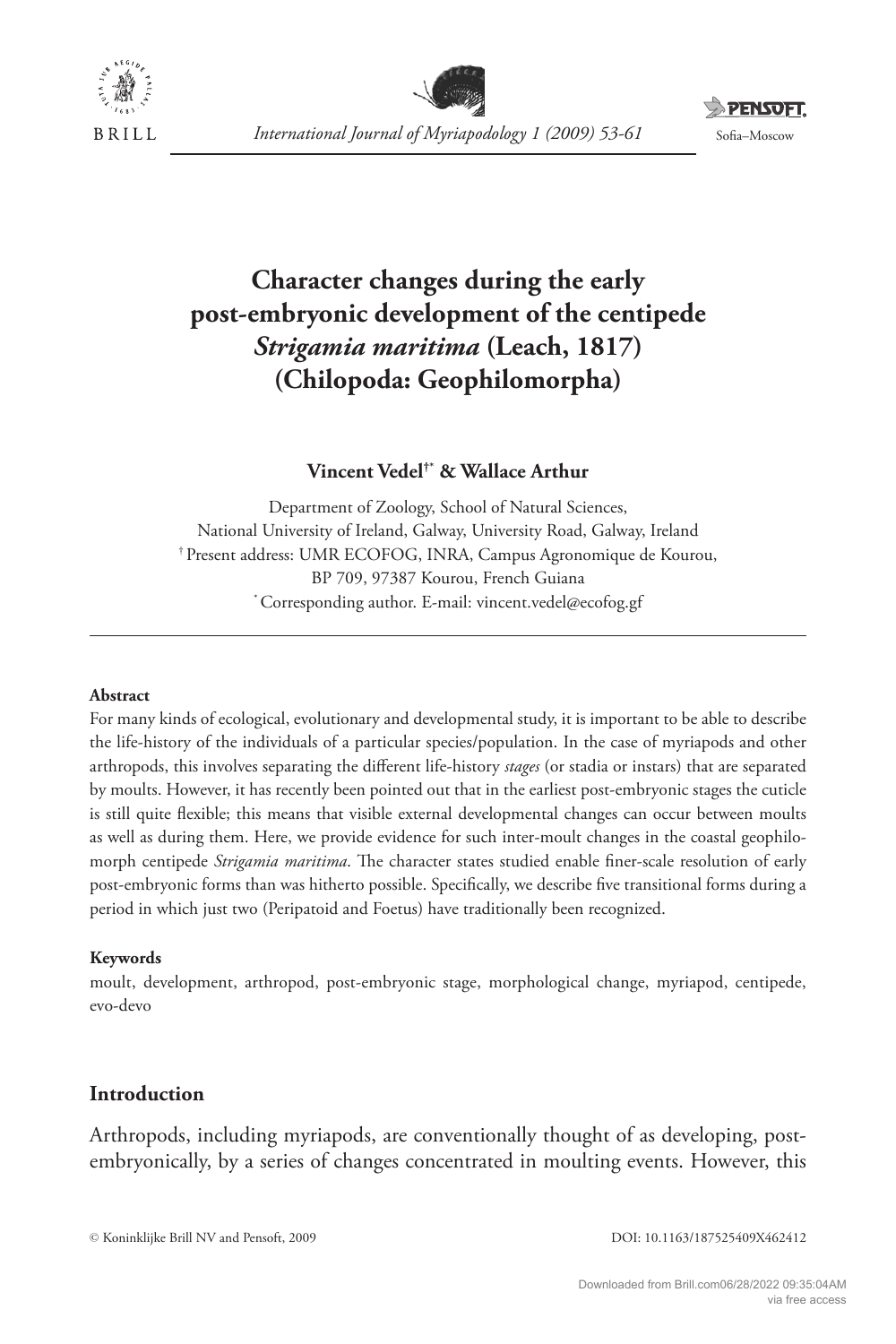is somewhat untrue for young arthropods, especially just after hatching. Indeed, the cuticle is still soft then, and several morphological structures (appendages, antennae, mouthparts) are developing. As Minelli et al. (2006) have pointed out, many visible changes in early post-embryonic stages occur between moults and not during the moult event itself, which would indicate a continuous development for some morphological characters. In this study, we focused only on external visible characters, because of their use for separating morphological stages. Describing early arthropod stages just by considering moults appears now as incomplete. A more refined description of stages, integrating moults and other less dramatic morphological changes, would be appropriate to get a more complete picture of early post-embryonic growth.

The centipede *Strigamia maritima* has become a model system for understanding the evolution of segment number in arthropods (Arthur & Chipman 2005). Studies of its life cycle and ecology (Lewis 1961), gene expression patterns (Kettle et al. 2003), and the plasticity and heritability of its leg-bearing segment (LBS) number (Vedel et al. 2008, Vedel et al. 2009) all employ descriptions of its morphological development. A more complete understanding of early post-embryonic stages is needed for further work on *S. maritima,* both as a model system in evo-devo and more generally.

### The early life history of *S. maritima*

Lewis (1961) was the first to observe and describe the full life-cycle of *S. maritima*. Females lay eggs just once a year. They are laid at the end of May or the beginning of June, with a remarkable synchronization between different populations. This timing corresponds to the period when eggs are the least likely to be inundated with seawater. Between about five and 25 spherical eggs (around 1 mm in diameter) are laid in small cavities dug into the substrate. Females coil around the broods and exhibit maternal care behaviour, the main functions of which are probably deterring egg predators, removing fungi and keeping the eggs humid. Eggs (Fig. 1A, B) are generally whitish when just laid, becoming yellowish khaki during their development and eventually turning to pink (due to gut cell pigmentation) a few days before hatching.

By the end of June, about four weeks after being laid, broods hatch (see Fig. 1C). The hatchlings are not yet capable of walking, or indeed of making any significant movements. They cannot feed, the mouthparts are not fully developed, and they still live out of the yolk reserve, situated on the ventral side of the anterior part of the trunk. Hatchlings still remain in the brooding site under maternal protection. This period, which also lasts around four weeks, was first divided into three stages, separated by moulting events (Lewis 1961). Embryos hatch at the last embryonic stage, then moult into the Peripatoid "in which the trunk is of uniform diameter and the limbs better developed", and then moult into the Foetus "capable of writhing movements". The Peripatoid is so named because of its superficial resemblance to the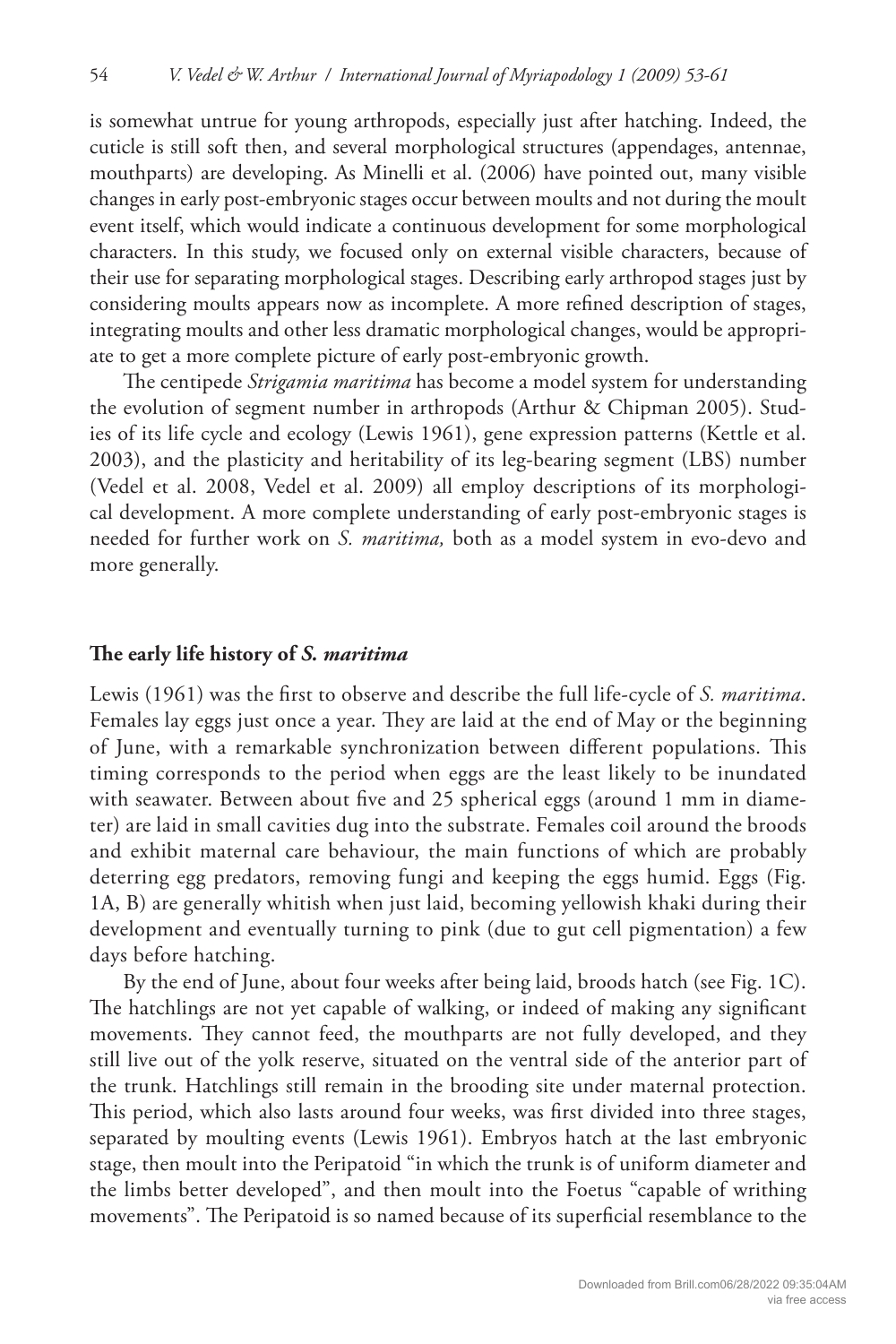

Figure 1. The different stages from recently laid eggs to the early post-embryonic stage Foetus III. Magnification variable - eggs are 1mm in diameter; latest stage shown is about 7mm in length. A-B, eggs; C-F, Hatchling/Last embryonic stage; G-I, Peripatoid I; J-K, Peripatoid II; L-N, Foetus I; O-P, Foetus II; Q, Foetus III.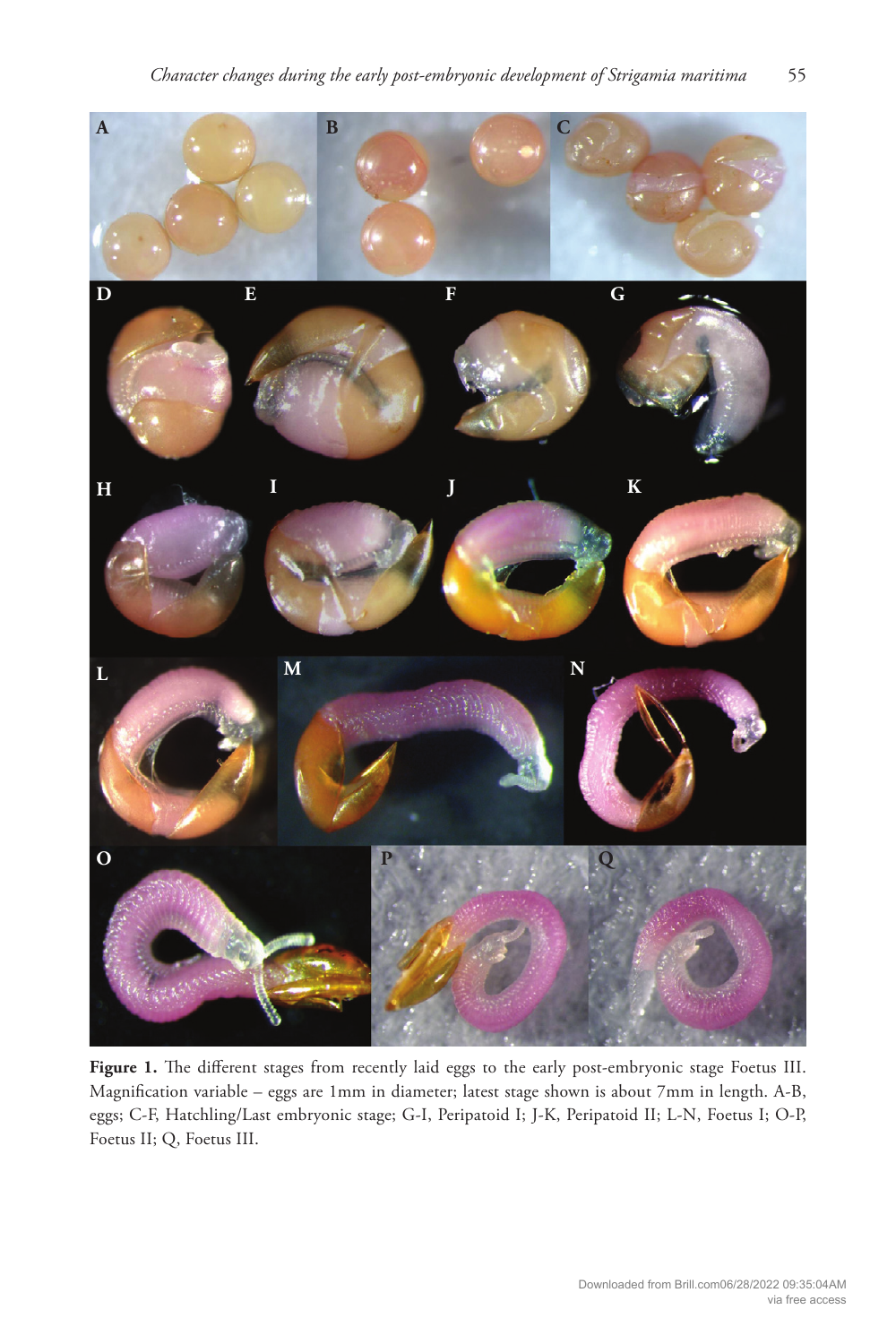onychophoran *Peripatus* (Eason 1964). At the end of July, hatchlings moult into the first juvenile stage, Adolescens I. This is the last stage to be brooded by the mother. It is very similar to the adult, with limbs and mouthparts fully developed. After about one month (late August), Adolescens I disperse and begin foraging.

However, as Minelli et al. (2006) have argued, the "current description of arthropod late embryonic and postembryonic development is dominated by a cuticular view", which leads to the fact that this "discontinuous process" hides other uninterrupted mechanisms which occur in the meantime.

#### **Materials and methods**

To refine Lewis's description of early post-embryonic stages (from hatching to the Adolescens I stage) embryos were sampled from a dense *S. maritima* population situated near Brora, north eastern Scotland, which has been described previously (Vedel et al. 2008). Clutches were collected on  $13<sup>th</sup>$  June 2006 from a stretch of the Brora coastline less than 50 m long. Five clutches having between 4 and 7 eggs were incubated at 13°C from 14<sup>th</sup> June 2006 until they reached the stage just before being Adolescens I. Live embryos were kept in Petri dishes sandwiched between two layers of Whatmann filter paper soaked in locust embryo saline (LES). Every 24 or 48 hours, soaked filter papers were replaced to keep them in approximately constant humidity and salinity. Dead embryos were removed as soon as possible to avoid any contamination.

Observations of live hatchlings were conducted every 24 hours for almost two months, using a Stemi SV-11 dissecting microscope (Zeiss, Jena, Germany). They were photographed using a Leica DCFC300F digital camera controlled by Firecam 1.2 software (Leica Micro-systems, Cambridge, UK) when a significant morphological change was visible.

Characters chosen for examination (see Table 1) were classified into three categories and were:

- A) General body growth:
	- 1) Size of the split in the egg shell
	- 2) Size of the swollen segments where the yolk is stored (LBS 1 to 17)
	- 3) Angle of opening of the full body (becoming straight)
	- 4) Growth in length, body becoming slender and long
	- 5) Shell being stuck to or detached from the body
- B) Growth and differentiation of appendages
	- 6) Size, segmentation and orientation of the antennae
	- 7) Shape of the forcipules
	- 8) Size and shape of legs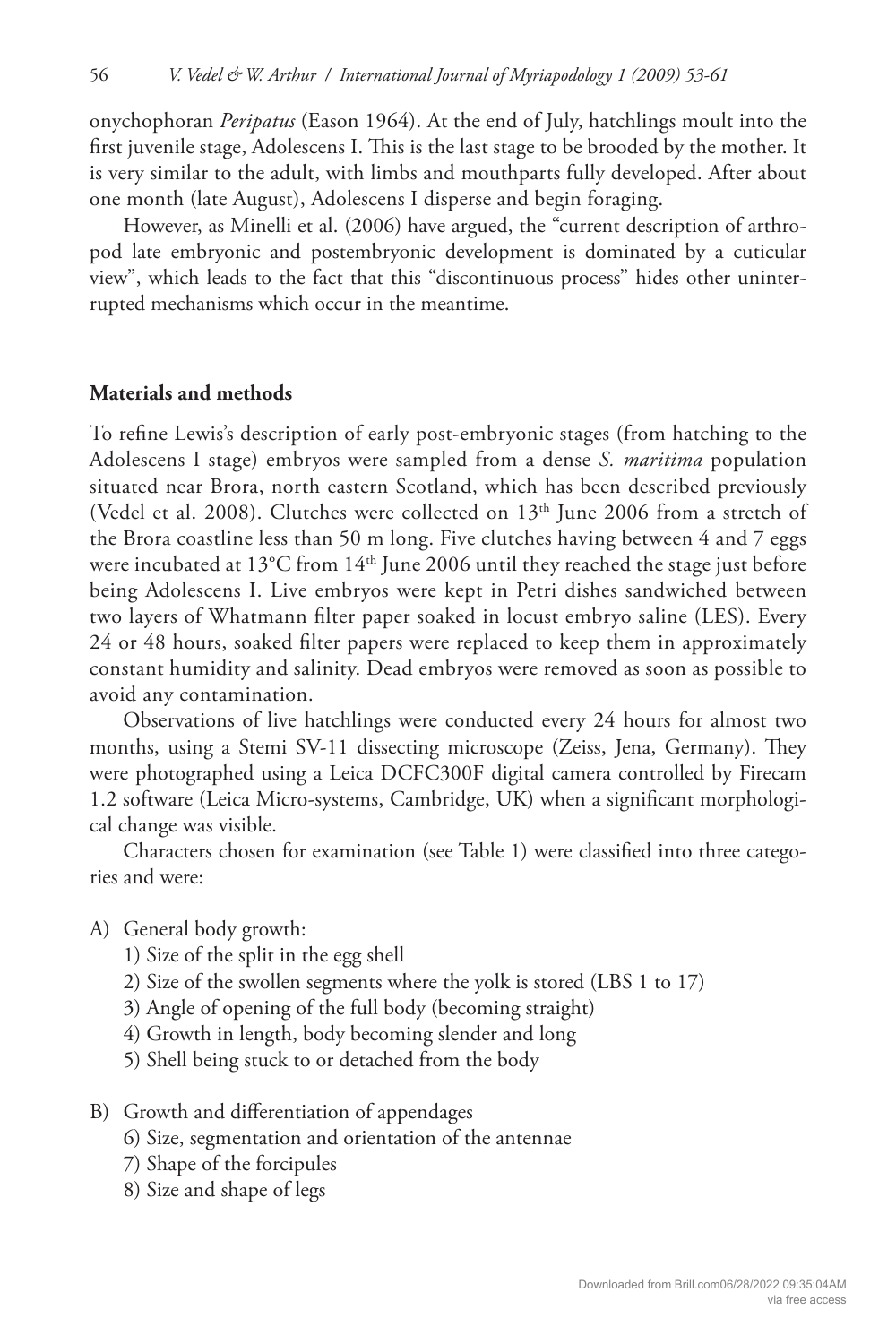- C) Movement
	- 9) Movement (writhing and then crawling)

## **Results**

In the following description, we refer to six "stages", but not all are separated from each other by moults.

- 1) *Hatching/ Last embryonic stage*: It takes 1 day from the beginning of the opening of the egg shell to a large opening, letting the last embryonic stage show through (Fig. 1C-F). The anterior end is swollen and full of yolk. The embryo is totally folded. The antennae are poorly developed in size and in differentiation, but are segmented and are stuck to the body. Limbs are not segmented yet and are round buds. The shell covers more than 50% of the exposed body surface. The body length is around 2 mm. A moult event occurs at the end of this stage (3-4 days; Fig. 1D-F).
- 2) *Peripatoid I*: The embryo is folded at LBS 17. The anterior end is less swollen. The antennae have a similar shape although the segments are more visible than in the previous stage and orientated downwards. The shell covers about half of the exposed body surface. The body length is around 3-4 mm and no movements occur (3-4 days; Fig. 1G-I).
- 3) *Peripatoid II*: The embryo is still folded but with an angle of opening of around 30 degrees. There is barely any yolk reserve. The antennae are getting slender and longer and are still orientated downwards. It seems that the articles did not increase since hatching. The forcipules are not distinguishable, but limb buds are growing and extending laterally. The shell covers less than half of the body (around  $30-40%$ ) and is breaking in two parts. The body length is around  $4-5$ mm. The embryo does not move. A moult event occurs at the end of this stage (5-6 days; Fig. 1J-K).
- 4) *Foetus I*: The body is folded at an angle of around 45 degrees or in a circle. The antennae are exactly like in the previous stage, slightly elongated, orientated backwards but with the articles becoming more visible. The forcipules are visible but poorly developed with structures not fully differentiated and immobile. The limb buds start to differentiate, to be a bit more elongated and not round. Segments of limbs start to be visible. They are not moving yet. The shell is separated into two pieces covering the posterior part of the body. The body is becoming slender and longer and measures around 6 mm with no visible movement (5-6 days; Fig. 1L-N).
- 5) *Foetus II*: The body is no longer folded. Antennae are well elongated with articles visible and orientated forwards. They are not stuck to the body any more and are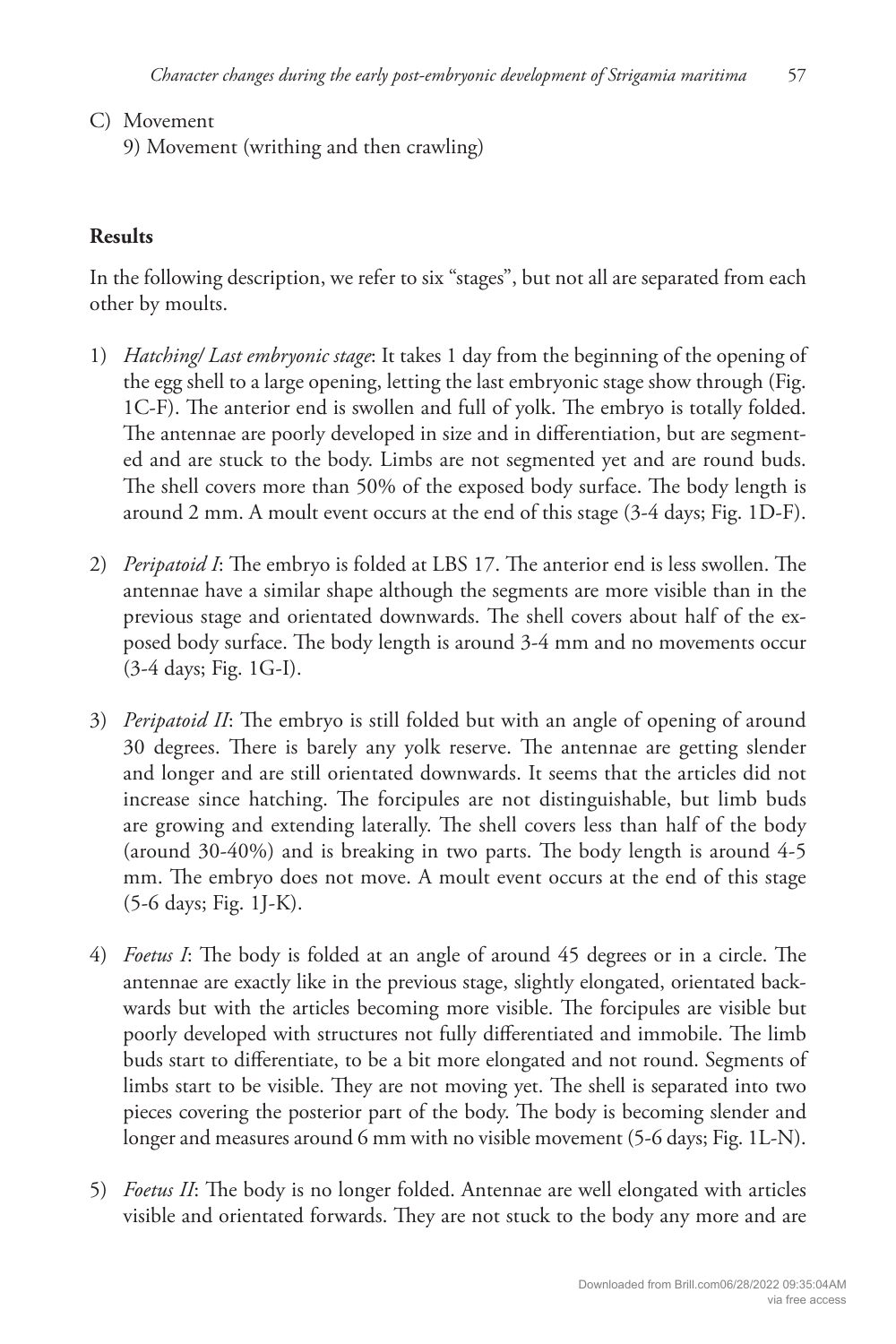capable of movement. The forcipules are longer with structures starting to be differentiated but are still not functional. The limbs are now elongated with segments clearly visible. The shell is attached to the Foetus only at the most posterior part. The ecdysis from the previous stage is still happening in this posterior part, protected by the shell. The body length is around 7 mm, and the animal is capable of writhing movements, especially when reacting to light and/or increase of temperature (3-4 days; Fig. 1O-P).

6) *Foetus III*: The body is totally free from the shell, and measures around 7 mm in length. Antennae and forcipules are well developed: they are longer and mobile with structures clearly visible. The limbs are elongated with a visible segmentation and almost mobile (Fig. 1Q). The embryo is capable of writhing movements and can also crawl several cm. This is the last stage before the moult to become Adolescens I (which we kept for 3-5 days, after which they died).

## **Discussion**

It has been conventional to think of the post-embryonic development of myriapods and other arthropods as being composed of a series of discrete morphological changes, concentrated into moulting events. This is in contrast, of course, to the development of animals without an exoskeleton, where development is generally seen as being continuous. However, as we mentioned in the Introduction, it has recently been pointed out (Minelli et al. 2006) that this distinction is not so clear, especially for early postembryonic stages.

It appears in this study that some characters are continuous while some others are interrupted in their development. The general growth characters (characters 1 to 5), describing the overall body shape, are continuous throughout early development. Therefore there may be more morphological differences between a body shape belonging to an early stage and a body shape belonging to the late same stage than between one from a late stage and another one from the next early stage. Nevertheless the appendages segment and some of their structures (limbs and forcipules) differentiate only during the moult. Elongation and differentiation of those structures, as well as internal development (such as muscle for movement), seem to be continuous.

During the Peripatoid I and Peripatoid II stages no new segments or structures were formed in the limb buds or in the antennae, only their shapes changed due to the elongation of the existing structures. During the three Foetus stages, the forcipules, the antennae and the limbs went from immobile to mobile and took their final position (antennae forward and limbs laterally). In the antennae no segments or structures were added but the existing ones became more extended and elongated. For the legs, it seems that they not only elongated but they also differentiated during the Foetus stages, especially between the Foetus I and Foetus II stages. Between Peripatoid II and Foetus I stages (at the ecdysis), there were no visible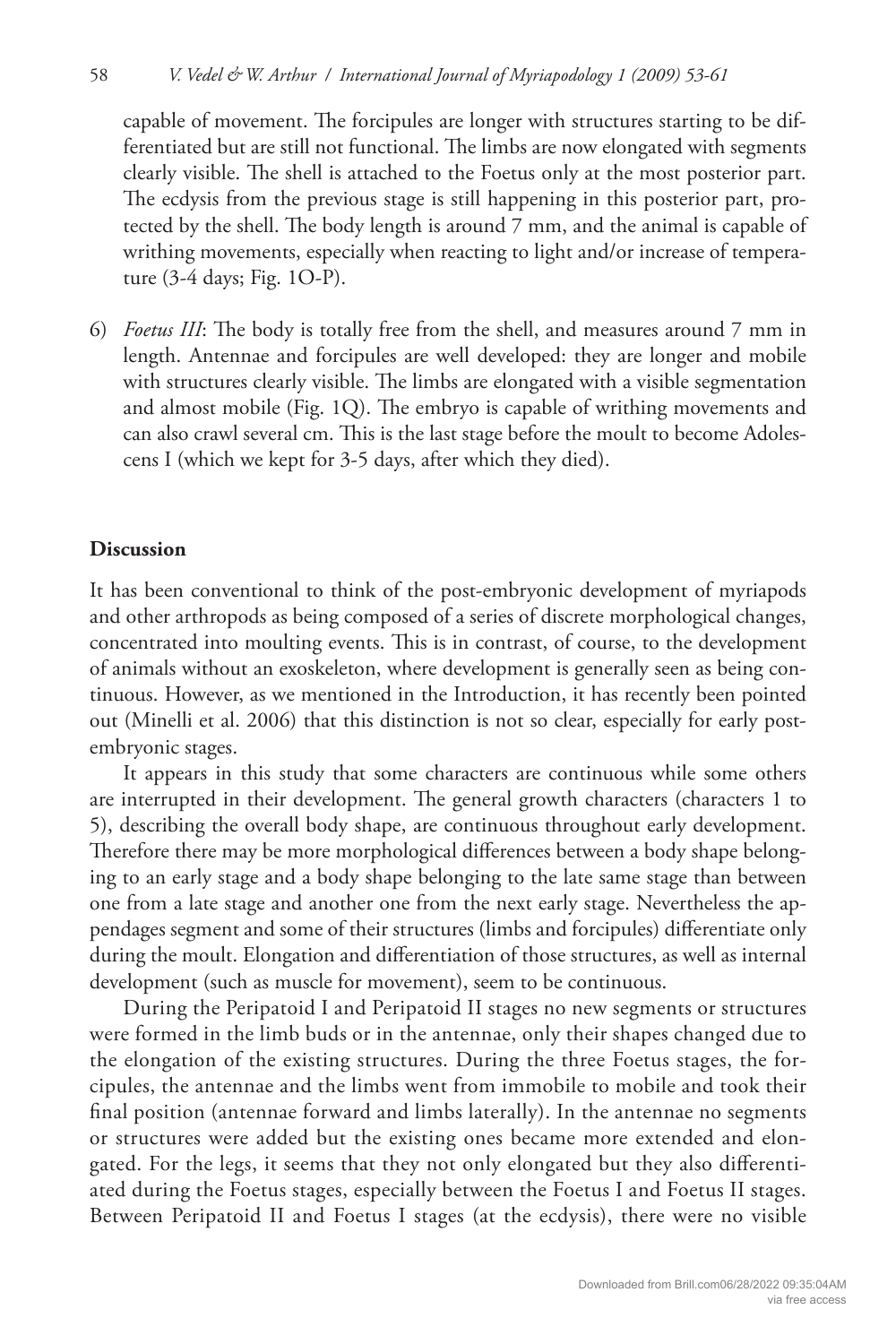differences for the antennae. It seems that limb buds produce more limb segments during this moult. The forcipules differentiated also at this point. Segments and articles developed at the moult.

Early post-embryonic stages of centipedes and other myriapods are harder to study than later ones. Relatively few such studies have been carried out. Andersson (1989) studied the post-embryonic development of several lithobiomorph species, though without a particular focus on the early stages. Lewis (1961) did likewise for the geophilomorph species that we are reporting further information on here.

The scarcity of studies on the early post-embryonic development of centipedes is partly due to the difficulty, in most species, of finding eggs in sufficient numbers to follow their post-hatching progress. Geophilomorphs are particularly difficult in this respect because it has so far proved impossible to breed them in the lab. 'Inland' species, inhabiting for example woodland or moorland, occur at relatively low density in the field, and clutches of eggs from these species are hard to find. In contrast, *S. maritima* reaches very high densities (up to 100 per square metre, personal observation), and, in some (but by no means all) populations, hundreds of eggs can be collected in a single day during the breeding season from an area of just a few square metres of prime habitat.

This availability of large numbers of eggs has enabled both Lewis (1961) and ourselves to document the post-embryonic development of *S. maritima*. The advances we report here over Lewis's earlier descriptions are twofold: first, the use of colour photomicrography rather than drawing; and second, the detection of changes occurring within stages, notably the Peripatoid and Foetus. We believe that our Figure 1 constitutes the most complete photographic record to date of the early post-embryonic stages of any of the 1000+ species of geophilomorph centipedes.

We must, however, emphasize the probabilistic rather than absolute nature of the between-moult changes. For example, what we call here Foetus I and II are distinguished by six features (see Table 1). However, not all individuals will exhibit exactly the same combination of changes. Some of the characters are inherently variable, such as the length of time taken for the antennae to become 'unstuck' from the body and to point forwards. Typically, this happens along with the other five changes, but in some individuals it will happen a little earlier or later.

Finally, we should also note that we tried to obtain better resolution of the later post-embryonic stages (from Adolescens I to Maturus Senior, data unpublished) but were unable to improve on the degree of statistical separation obtained by Lewis (1961). Indeed, while our Adolescens I individuals were very distinct from the later stages (as were his), our later stages appeared to overlap with each other more than his did in the same characters. We are not sure if this represents a real difference between the populations studied, but this is possible given the extent of geographic separation, with our populations being from northern Scotland, his from southern England; a separation of several hundred kilometers. Lewis (1962) already found differences between a population in Plymouth (Devon), in which only four post-embryonic stages could be distinguished, and his original study population in Sussex.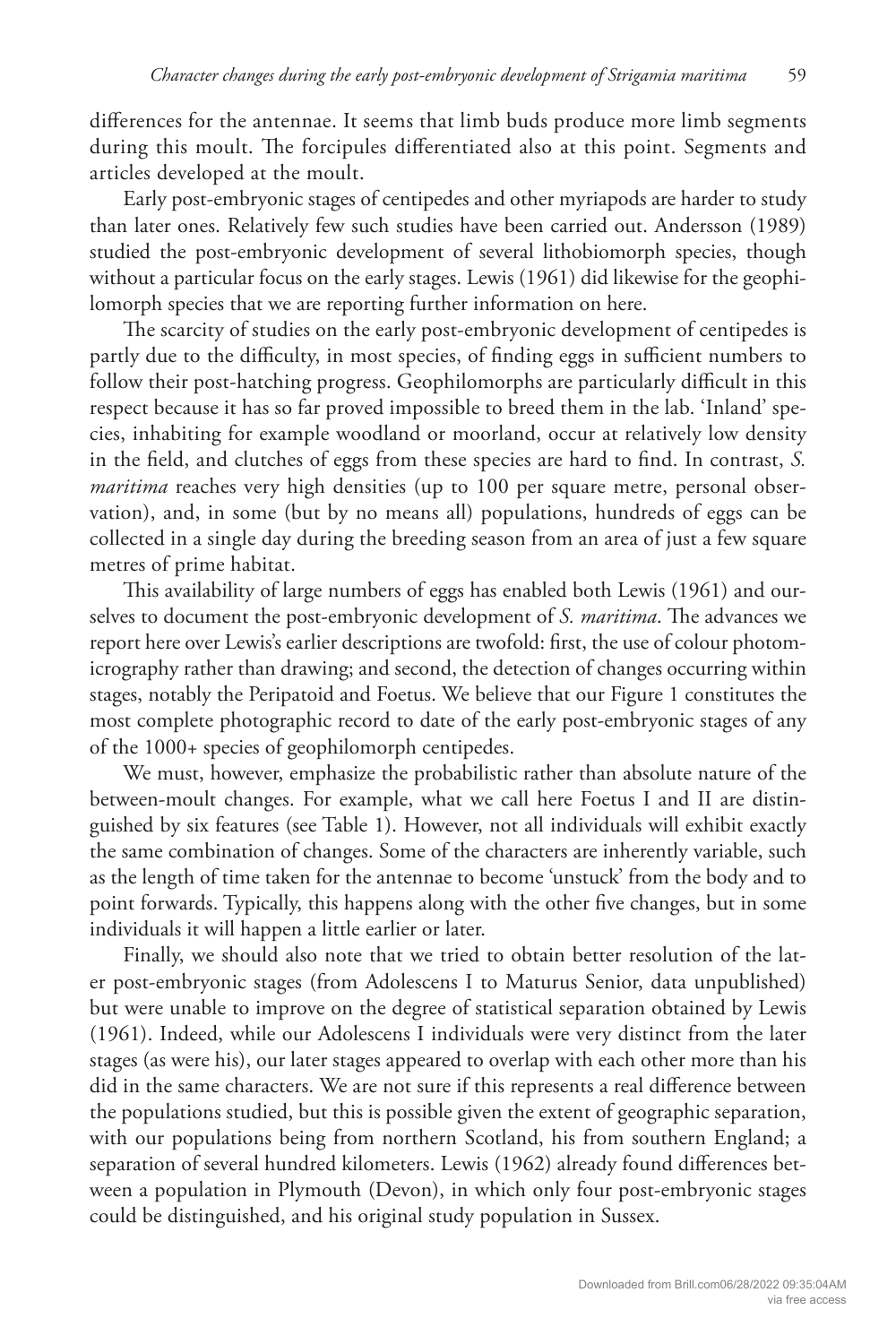| Table 1. Summary of the characters present for each early stage during the early post-embryonic development of S. maritima. Angle of body opening is in degrees,<br>length of the body in mm, and shell remaining is in % of the body surface covered by the shell. |                                   |                         |                  |                          |                                   |                      |                           |                           |                   |            |
|---------------------------------------------------------------------------------------------------------------------------------------------------------------------------------------------------------------------------------------------------------------------|-----------------------------------|-------------------------|------------------|--------------------------|-----------------------------------|----------------------|---------------------------|---------------------------|-------------------|------------|
| Characters<br>Stages                                                                                                                                                                                                                                                | $\bf D$ evelop<br>mental<br>event | Antennae                | Anterior<br>part | opening<br>body          | Angle of Length of<br>the<br>body | Forcipules           | Limb<br>buds              | remaining<br><b>Shell</b> | Movement Duration |            |
| Last Embryonic<br>Stage                                                                                                                                                                                                                                             | Hatching<br><b>Moult</b>          | Downward<br>Oval,       | Swollen          |                          | $\overline{\mathcal{C}}$          | Not Dev. Not Dev.    |                           | 50<                       | No Mov.           | 3-4 days   |
| Peripatoid I                                                                                                                                                                                                                                                        |                                   | Downward<br>Oval,       | Swollen          |                          | $3-4$                             | Not Dev.             | Not Dev.                  | $\delta$                  | No Mov.           | 3-4 days   |
| Peripatoid II                                                                                                                                                                                                                                                       | Moult                             | Downward<br>Elongate,   | Swollen<br>Not   | $\overline{\mathcal{E}}$ | $4 - 5$                           | Not Dev.             | Not Dev.                  | 30-40                     | No Mov.           | 5-6 days   |
| Foetus I                                                                                                                                                                                                                                                            |                                   | Downward<br>Elongate,   | Swollen<br>Not   | 45-90                    |                                   |                      | Not Dev. Developed        | $30 - 40$                 | No Mov.           | 5-6 days   |
| Foetus II                                                                                                                                                                                                                                                           |                                   | Final shape,<br>Forward | Swollen<br>Not   | Free                     |                                   |                      | Developed Developed 10-20 |                           | Writhing          | 3-4 days   |
| Foetus III                                                                                                                                                                                                                                                          | Moult                             | Final shape,<br>Forward | Swollen<br>Not   | Free                     |                                   | Developed Functional |                           |                           | Walking           | $2-3$ days |